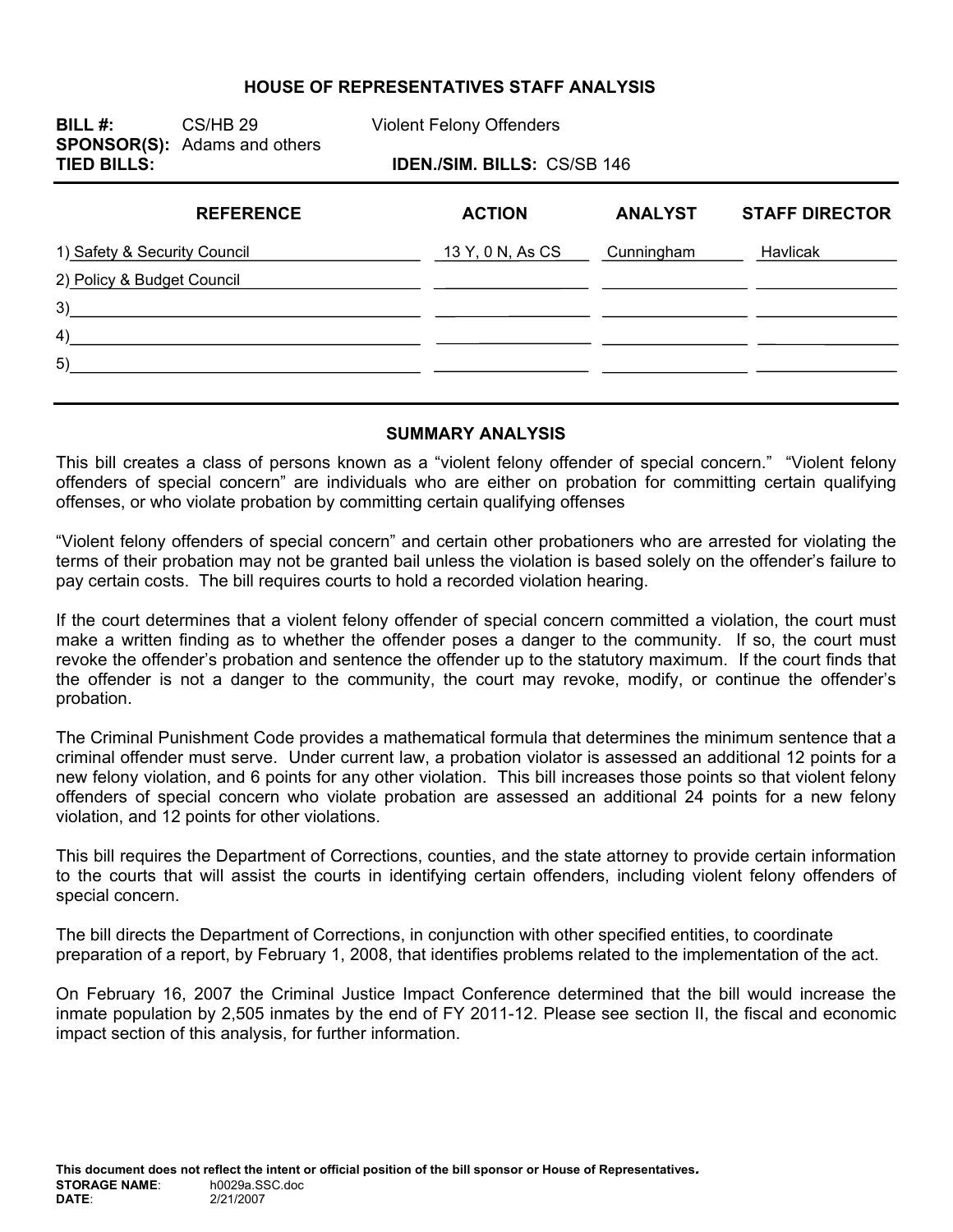## **FULL ANALYSIS**

## **I. SUBSTANTIVE ANALYSIS**

## A. HOUSE PRINCIPLES ANALYSIS:

Personal responsibility -- This bill encourages responsible behavior by certain persons subject to probation or community control by increasing the penalties for violation of probation or community control.

### B. EFFECT OF PROPOSED CHANGES:

Probation is a form of community supervision requiring specified contacts with parole and probation officers, compliance with standard statutory terms and conditions, and compliance with any specific terms and conditions required by the sentencing court.<sup>1</sup> Community control is a form of intensive, supervised custody in the community, including surveillance on weekends and holidays, administered by officers with restricted caseloads. Community control is an individualized program in which the freedom of an offender is restricted within the community, home, or noninstitutional residential placement and specific sanctions are imposed and enforced.<sup>2</sup>

Offenders on probation and community control must comply with the statutory terms and conditions set forth in s. 948.03, F.S. $3$  These terms and conditions require probationers and community controllees to:

- Report to the probation and parole supervisors as directed.
- Permit such supervisors to visit him or her at his or her home or elsewhere.
- Work faithfully at suitable employment insofar as may be possible.
- Remain within a specified place.
- Make reparation or restitution.
- Make payment of the debt due and owing to a county or municipal detention facility for medical care, treatment, hospitalization, or transportation received by the felony probationer while in that detention facility.
- Support his or her legal dependents to the best of his or her ability.
- Pay any monies owed to the crime victims compensation trust fund.
- Pay the application fee and costs of the public defender.
- Not associate with persons engaged in criminal activities.
- Submit to random testing as directed by the correctional probation officer or the professional staff of the treatment center where he or she is receiving treatment to determine the presence or use of alcohol or controlled substances.
- Not possess, carry, or own any firearm unless authorized by the court and consented to by the probation officer.
- Not use intoxicants to excess or possess any drugs or narcotics unless prescribed by a physician.
- Not knowingly visit places where intoxicants, drugs, or other dangerous substances are unlawfully sold, dispensed, or used.
- Submit to the drawing of blood or other biological specimens, and reimburse the appropriate agency for the costs of drawing and transmitting the blood or other biological specimens to the Department of Law Enforcement.

 $\overline{a}$ 

<sup>1</sup> Section 948.001(5), F.S.

 $2$  Section 948.001(2), F.S.

<sup>3</sup> *See* ss. 948.03 and 948.101, F.S.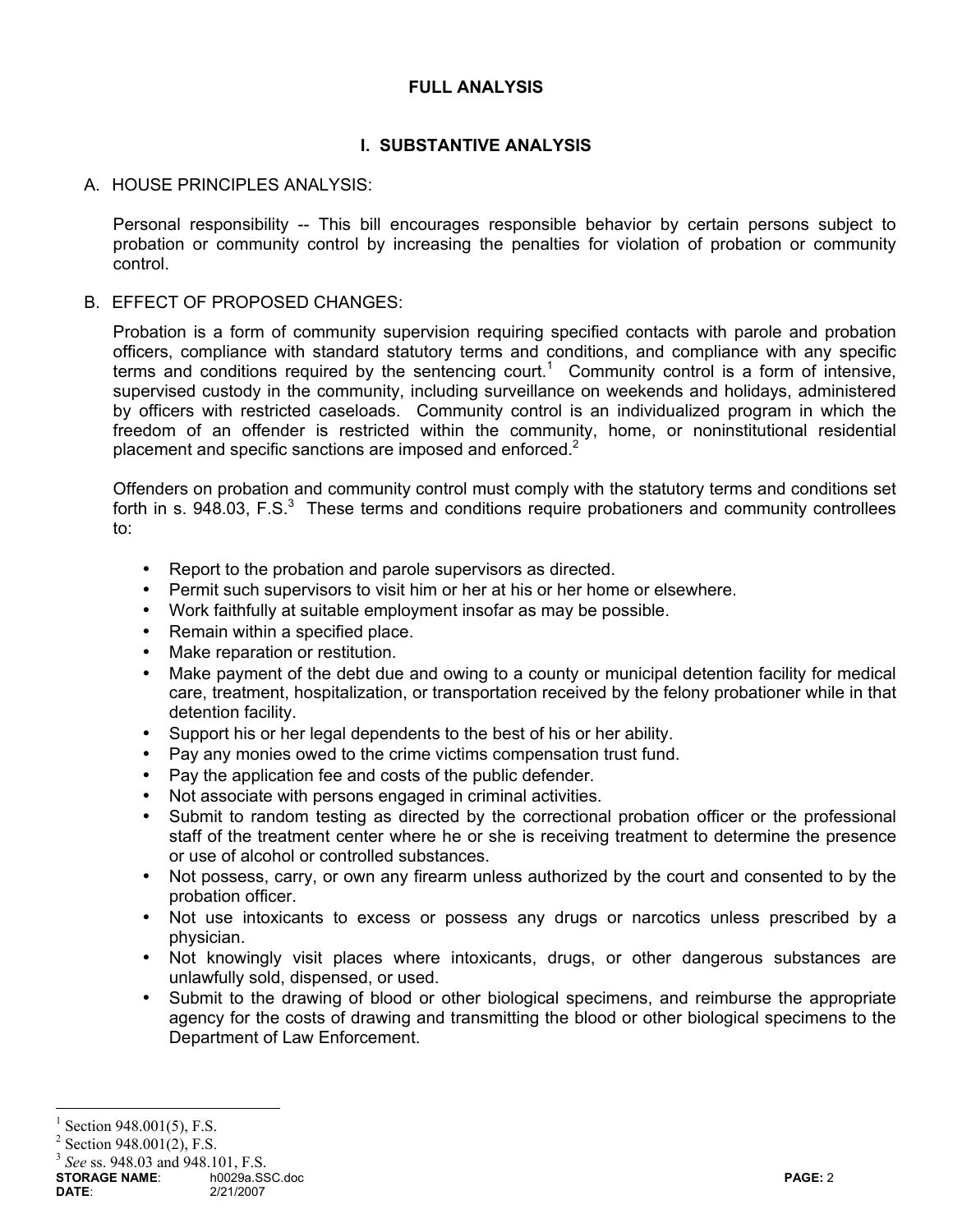In addition to complying with the above terms and conditions, offenders on community control are subject to intensive supervision and surveillance, which may include but is not limited to:

- Specified contact with the parole and probation officer.
- Confinement to an agreed-upon residence during hours away from employment and public service activities.
- Mandatory public service.
- Supervision by the Department of Corrections by means of an electronic monitoring device or system.

Section 948.06, F.S., provides procedures regarding violation of the terms and conditions required of a person on probation or community control. Upon violation, the offender is arrested and brought before the sentencing court. At the first hearing on the violation, the offender is advised of the charge. If the offender admits the charge, the court may immediately revoke, modify, or continue the probation or community control or place the probationer into a community control program.

If the offender denies having violated the terms of the probation or community control, the court may commit him or her to jail or release him or her with or without bail to await further hearing, or it may dismiss the charge of probation or community control violation. Unless dismissed, the court must conduct a hearing and determine whether the offender has violated. If the court finds that the offender has violated, the court may immediately revoke, modify, or continue the probation or community control or place the probationer into a community control program.

If probation or community control is revoked, the court must adjudicate the probationer or offender guilty of the offense charged and proven or admitted, unless he or she has previously been adjudicated guilty. The court may then impose any sentence that it might have originally imposed for the offense for which the offender was placed on probation or into community control.

The Criminal Punishment Code, ss. 921.002 through 921.0027, F.S., is applicable to all offenses committed on or after October 1, 1998. The code provides a mathematical formula that determines the minimum sentence that a court may impose upon an offender. The minimum sentence is calculated based upon the total number of points assessed against the offender. If the total points exceed 44, the court must subtract 28 points and multiply by 75%. The resulting number is the minimum number of months in state prison that the offender must serve. However, the court may find that one of the mitigating circumstances specified in s. 921.0026, F.S., warrants a downward departure. Where a downward departure is granted, the court may sentence the offender to less than the minimum sentence.

If an offender is resentenced after being found guilty of violating the terms of his or her probation or community control, the total points are re-calculated, adding 12 points for a violation resulting from committing a new felony offense, or 6 points for any violation other than a new felony offense. The effect of the additional points may compel the sentencing court to impose a new state prison sentence, unless the court finds grounds for a downward departure.

## **Effect of Bill**

This bill creates the "Anti-Murder Act".

This bill creates s. 903.0351, F.S., which provides that the following offenders arrested for violation of probation or community control may not be granted bail prior to the resolution of the probation or community control violation hearing unless the violation is based solely on a failure to pay costs, fines, or restitution payments:

- Violent felony offenders of special concern.
- Persons who are on felony probation or community control for any offense committed on or after the effective date of the bill and who are arrested for a qualifying offense.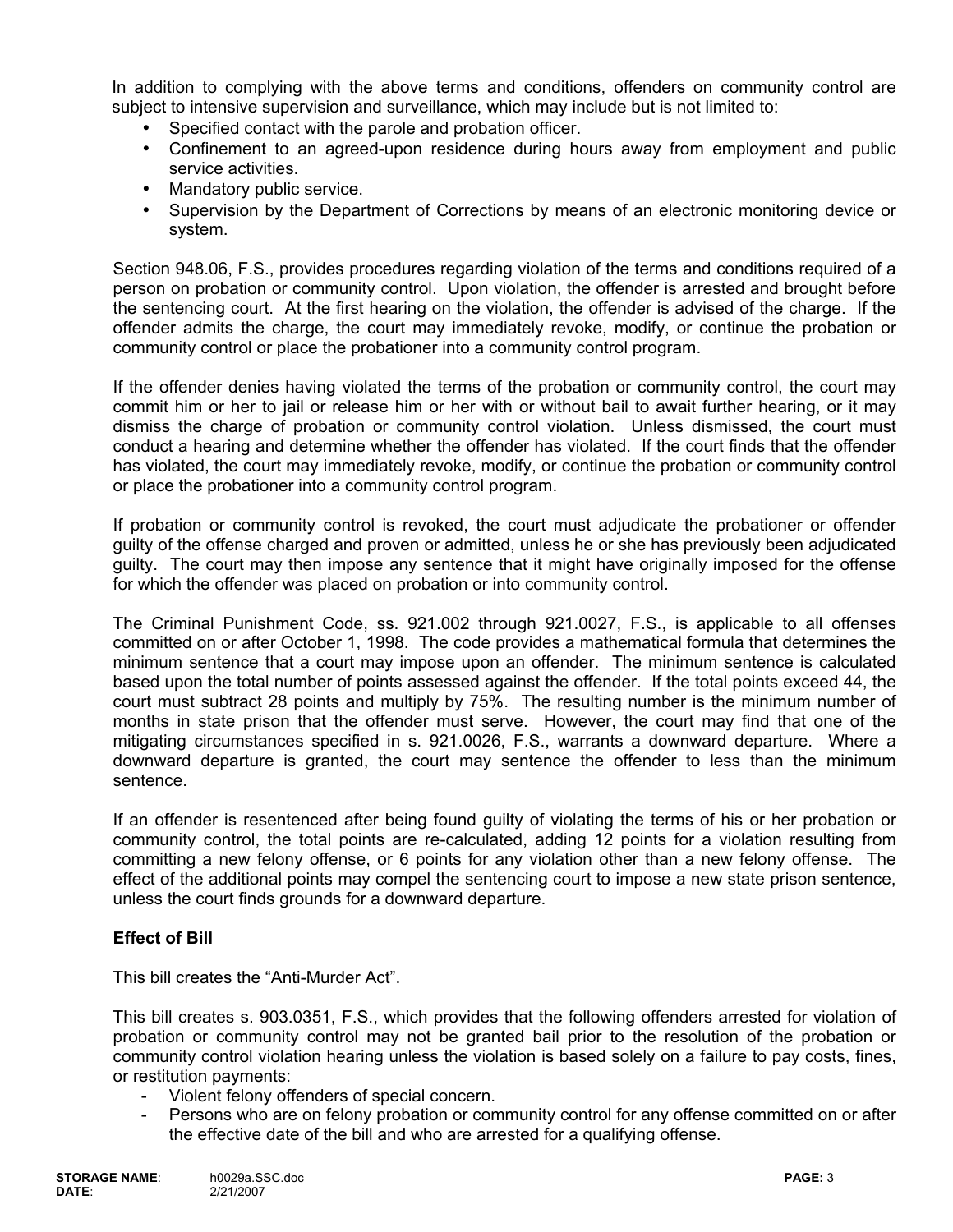Persons on felony probation or community control who have previously been found by a court to be a habitual violent felony offender, three-time violent felony offender, or a sexual predator, and who are arrested for committing a qualifying offense on or after the effective date of this act.

A corresponding change is made to s. 948.06(4), F.S., regarding the above-listed offenders who are captured in a county other than the sentencing county.

This bill creates a new subsection (8) to s. 948.06, F.S., relating to violent felony offenders of special concern. The bill defines a "violent felony offender of special concern" as a person who is:

- On felony probation or community control related to the commission of a qualifying offense committed on or after the effective date of the act,
- On felony probation or community control for any offense committed on or after the effective date of the act, and has previously been convicted of a qualifying offense,
- On felony probation or community control for any offense committed on or after the effective date of the act, and is found to have violated that probation or community control by committing a qualifying offense.
- On felony probation or community control and has previously been found by a court to be a habitual violent felony offender pursuant to s. 775.084(1)(b) and has committed a qualifying offense on or after the effective date of the act.
- On felony probation or community control and has previously been found by a court to be a three-time violent felony offender pursuant to s. 775.084(1)(c) and has committed a qualifying offense on or after the effective date of the act.
- On felony probation or community control and has previously been found by a court to be a sexual predator pursuant to s. 775.21 and has committed a qualifying offense on or after the effective date of the act.

This bill defines a "qualifying offense" as:

- Kidnapping or attempted kidnapping under s. 787.01, false imprisonment of a child under the age of 13 under s. 787.02(3), F.S., or luring or enticing a child under s. 787.025(2)(b) or (c), F.S.
- Murder or attempted murder under s. 782.04, F.S., attempted felony murder under s. 782.051, F.S., or manslaughter under s. 782.07, F.S.
- Aggravated battery or attempted aggravated battery under s. 784.045, F.S.
- Sexual battery or attempted sexual battery under s.  $794.011(2)$ ,  $(3)$ , or  $(4)$ , or  $(8)(b)$  or  $(c)$ , F.S.
- Lewd or lascivious battery or attempted lewd or lascivious batter under s. 800.04(4), F.S., or lewd or lascivious molestation under s. 800.04(5)(b) or (c)2., F.S., lewd or lascivious conduct under s. 800.04(6)(b), F.S., or lewd or lascivious exhibition under s. 800.04(7)(c), F.S.
- Robbery or attempted robbery under s. 812.13, F.S., cariacking or attempted cariacking under s. 812.133, F.S., or home invasion robbery or attempted home invasion robbery under s. 812.135, F.S.
- Lewd or lascivious offense upon or in the presence of an elderly or disabled person or attempted lewd or lascivious offense upon or in the presence of an elderly or disabled person under s. 825.1025, F.S.
- Sexual performance of a child or attempted sexual performance of a child under s. 827.071, F.S.
- Computer pornography under s. 847.0135(2) or (3), F.S., transmission of child pornography under s. 847.0137, F.S., or selling or buying of minors under s. 847.0145, F.S.
- Poisoning food or water under s. 859.01, F.S.
- Abuse of a dead human body under s. 872.06, F.S.
- Any burglary offense or attempted burglary offense that is either a first or second degree felony under s. 810.02(2) or (3), F.S.
- Arson or attempted arson under s. 806.01(1), F.S.
- Aggravated assault under s. 784.021, F.S.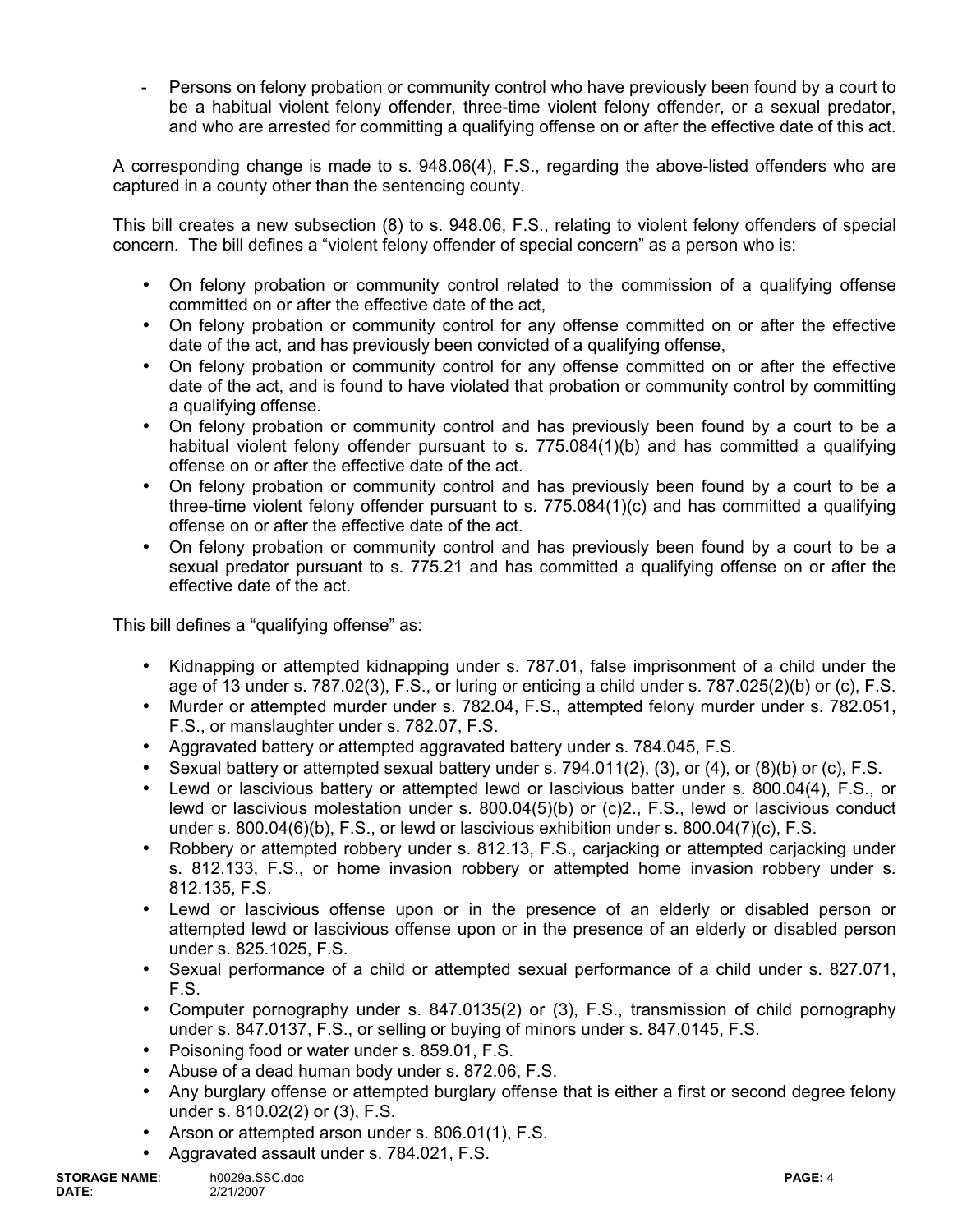- Aggravated stalking under s.  $784.048(3)$ ,  $(4)$ ,  $(5)$ , or  $(7)$ , F.S.
- Aircraft piracy under s. 860.16, F.S.
- Unlawful throwing, placing, or discharging of a destructive device or bomb under s. 790.161(2), (3), or (4), F.S.
- Treason under s. 876.32, F.S.
- An offense in another jurisdiction that would meet the definitions of these offenses if committed in Florida.

The bill provides that the following individuals must remain in custody pending the resolution of a probation or community control violation:

- Violent felony offenders of special concern.
- Persons who are on felony probation or community control for any offense committed on or after the effective date of the bill and who are arrested for a qualifying offense.
- Persons on felony probation or community control who have previously been found by a court to be a habitual violent felony offender, three-time violent felony offender, or a sexual predator, and who are arrested for committing a qualifying offense on or after the effective date of this act.

Additionally, the court may not dismiss a probation or community control violation warrant pending against one of the above-listed offenders without holding a recorded violation hearing at which both the state and the offender are represented.

If the court finds that a violent felony offender of special concern has committed a violation of probation, other than a failure to pay certain costs, the court must:

- Make a written finding, using a variety of factors, as to whether the violent felony offender of special concern poses a danger to the community; and
- Decide whether to revoke the probation or community control.

If the court determines that a violent felony offender of special concern poses a danger to the community, the court must revoke probation or community control and sentence the offender up to the statutory maximum, or longer if permitted by law. If the court determines that a violent felony offender of special concern does not pose a danger to the community, the court may revoke, modify, or continue the offender's probation or community control, or may place the offender in community control.

This bill amends the Criminal Punishment Code, s. 921.0024, F.S., to provide additional points for community sanction violations committed by violent felony offenders of special concern. Specifically, the bill requires that a violent felony offender of special concern violator be assessed 12 points for a violation that does not involve a new felony conviction (as opposed to the 6 points assessed under current law), and be assessed 24 points for a violation that involves a new felony conviction (as opposed to the 12 points assessed under current law). These additional points will have the effect of lengthening the minimum sentence required by the Criminal Punishment Code.

This bill requires the Department of Corrections, counties, and the state attorney to provide certain information to the courts that will assist the courts in identifying certain offenders, including violent felony offenders of special concern.

This bill requires the Department of Corrections, in cooperation with other entities, to coordinate preparation of a report that identifies problems related to the implementation of the act. This report must be submitted to the Governor, President of the Senate, and the Speaker of the House of Representatives.

The bill provides a severability clause.

### C. SECTION DIRECTORY:

**Section 1.** Names the act.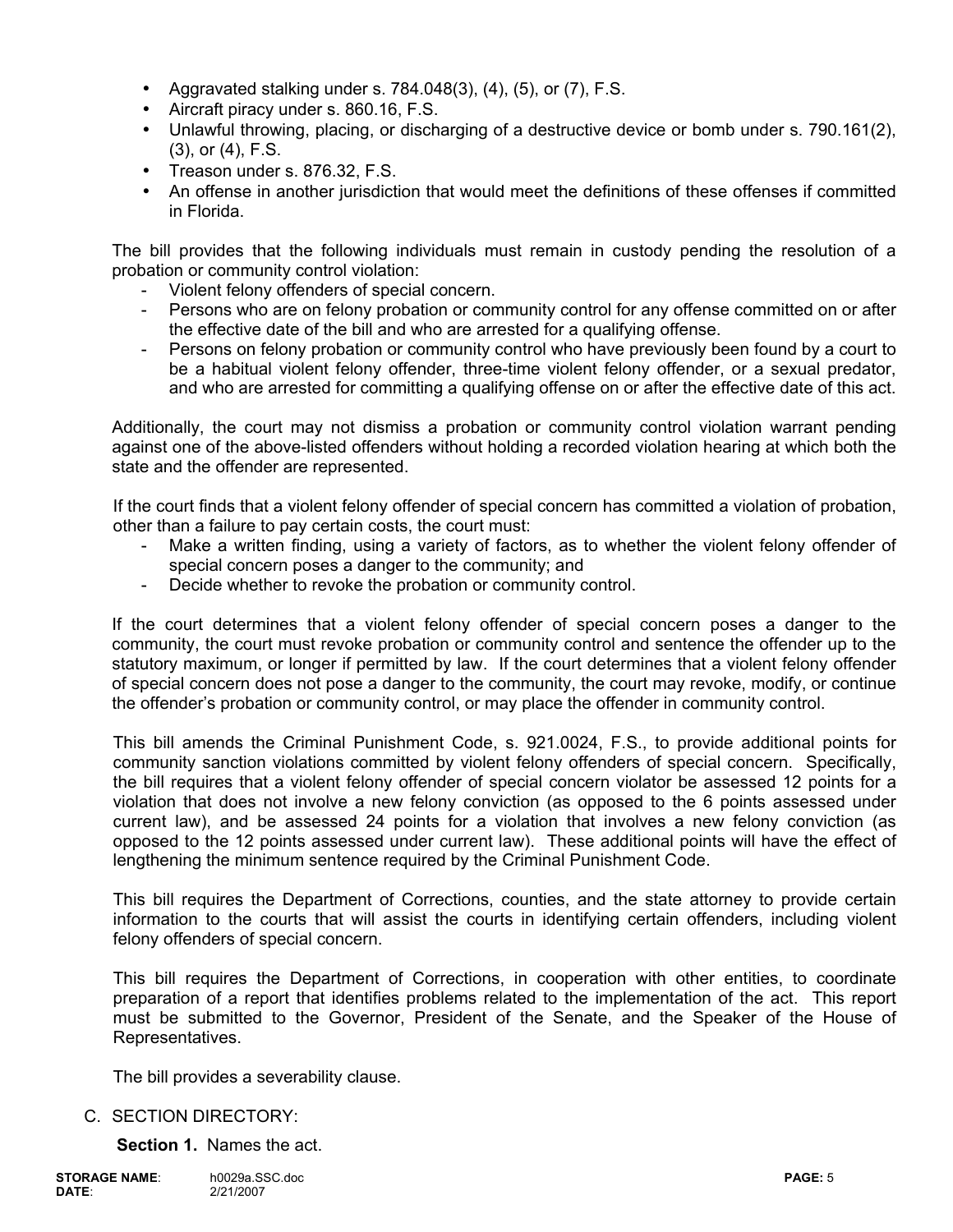**Section 2.** Creates s. 903.0351, F.S., denying bail for certain offenders.

**Section 3.** Amends s. 948.06, F.S., defining violent felony offender of special concern and requiring a violation of probation hearing.

**Section 4.** Creates s. 948.064, F.S., establishing responsibilities for notifying the court of an offender's status as a violent felony offender of special concern.

**Section 5.** Amends s. 921 .0024, F.S., to increase points for community sanction violations.

**Sections 6, 7 and 8.** Republishes statutes that may be affected by the changes made in the bill.

**Section 9.** Requires a report on the implementation of the act.

**Section 10.** Provides a severability clause.

**Section 11.** This bill takes effect upon becoming a law.

### **II. FISCAL ANALYSIS & ECONOMIC IMPACT STATEMENT**

#### A. FISCAL IMPACT ON STATE GOVERNMENT:

1. Revenues:

None.

2. Expenditures:

The Governor's Office of Policy and Budget produced the following estimated General Revenue impact for new prison bed construction and operations pursuant to the provisions of CS/HB 29:

| <b>Fiscal Year</b> | Amount           |
|--------------------|------------------|
| 2007-2008          | \$<br>21,981,484 |
| 2008-2009          | \$<br>89,116,620 |
| 2009-2010          | \$<br>51,826,185 |
| otal <sup>-</sup>  | 162,924,289      |

The Office of the Sate Court Administrator's (OSCA) indicates that one additional FTE and resources are needed for the re-engineering of the Judicial Inquiry System (JIS) to assist with the early identification of the "flagging" of the "violent felony offender of special concern."

Below is a recap of the fiscal impact to CS/HB 29: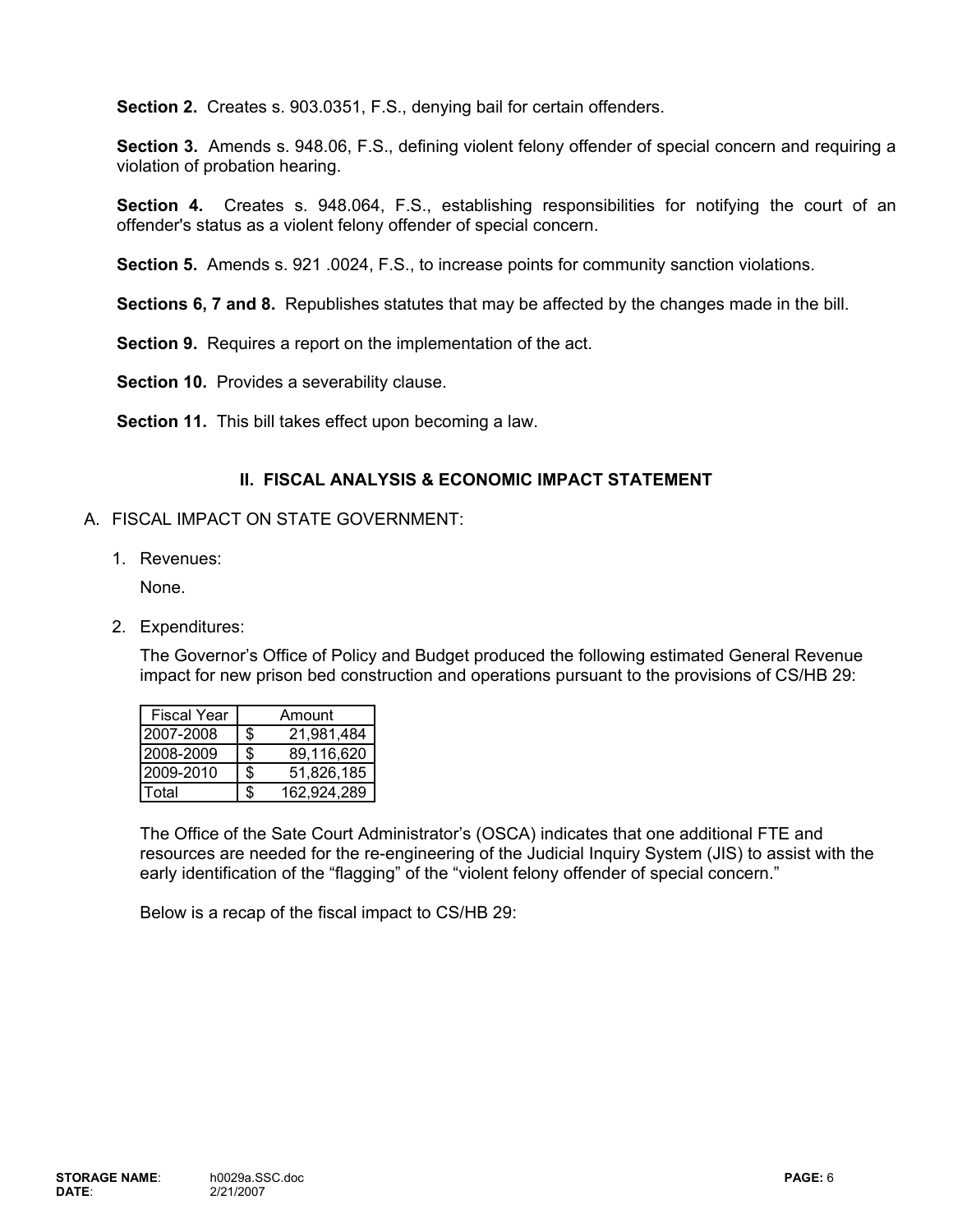|                                               | <b>Fiscal Year</b> |           |            |            |
|-----------------------------------------------|--------------------|-----------|------------|------------|
|                                               | 2007-2008          | 2008-2009 | 2009-2010  | Total      |
| Recurring:                                    |                    |           |            |            |
| DOC operational                               |                    |           |            |            |
| Cost                                          | 1,831,484          | 9,445,620 | 24,036,185 | 35,313,289 |
| <b>OSCA</b> (includes<br>salaries & benefits, |                    |           |            |            |
| expenses, etc)                                | 90,962             | 90,962    | 90,962     | 272,886    |

Non-recurring FCO: Cost to Construct 79,671,000 20,150,000 27,790,000 127,611,000 OSCA (Data Processing, Software and JIS) 221,526 221,526 Total 89,207,582 22,293,972 51,917,147 163,418,701

### B. FISCAL IMPACT ON LOCAL GOVERNMENTS:

#### 1. Revenues:

None.

2. Expenditures:

There could be increased utilization of county jail beds because of provisions that require the offender to be held in custody pending final disposition by the courts. The incremental impact of CS/HB 29 is indeterminate since data are not available to indicate the number of these offenders that are held in local jails under existing law.

C. DIRECT ECONOMIC IMPACT ON PRIVATE SECTOR:

None.

D. FISCAL COMMENTS:

The Criminal Justice Impact Conference (CJIC) met on February 16, 2007 and produced the prison bed impacts for both HB 29 and CS/SB 146. HB 29 was amended to mirror CS/SB 146. Therefore, the following prison bed impact from CJIC reflects CS/HB 29 as amended:

| Number of Prison Beds Needed |                                                      |                                                |  |  |
|------------------------------|------------------------------------------------------|------------------------------------------------|--|--|
| <b>Fiscal Year</b>           | Projected<br><b>Additional Annual</b><br>Prison Beds | Projected<br>Cummulative<br><b>Prison Beds</b> |  |  |
| 2007-2008                    | 48                                                   | 48                                             |  |  |
| 2008-2009                    | 372                                                  | 420                                            |  |  |
| 2009-2010                    | 702                                                  | 1,122                                          |  |  |
| 2010-2011                    | 737                                                  | 1,859                                          |  |  |
| 2011-2012                    | 646                                                  | 2,505                                          |  |  |
| Total                        | 2,505                                                | 2,505                                          |  |  |